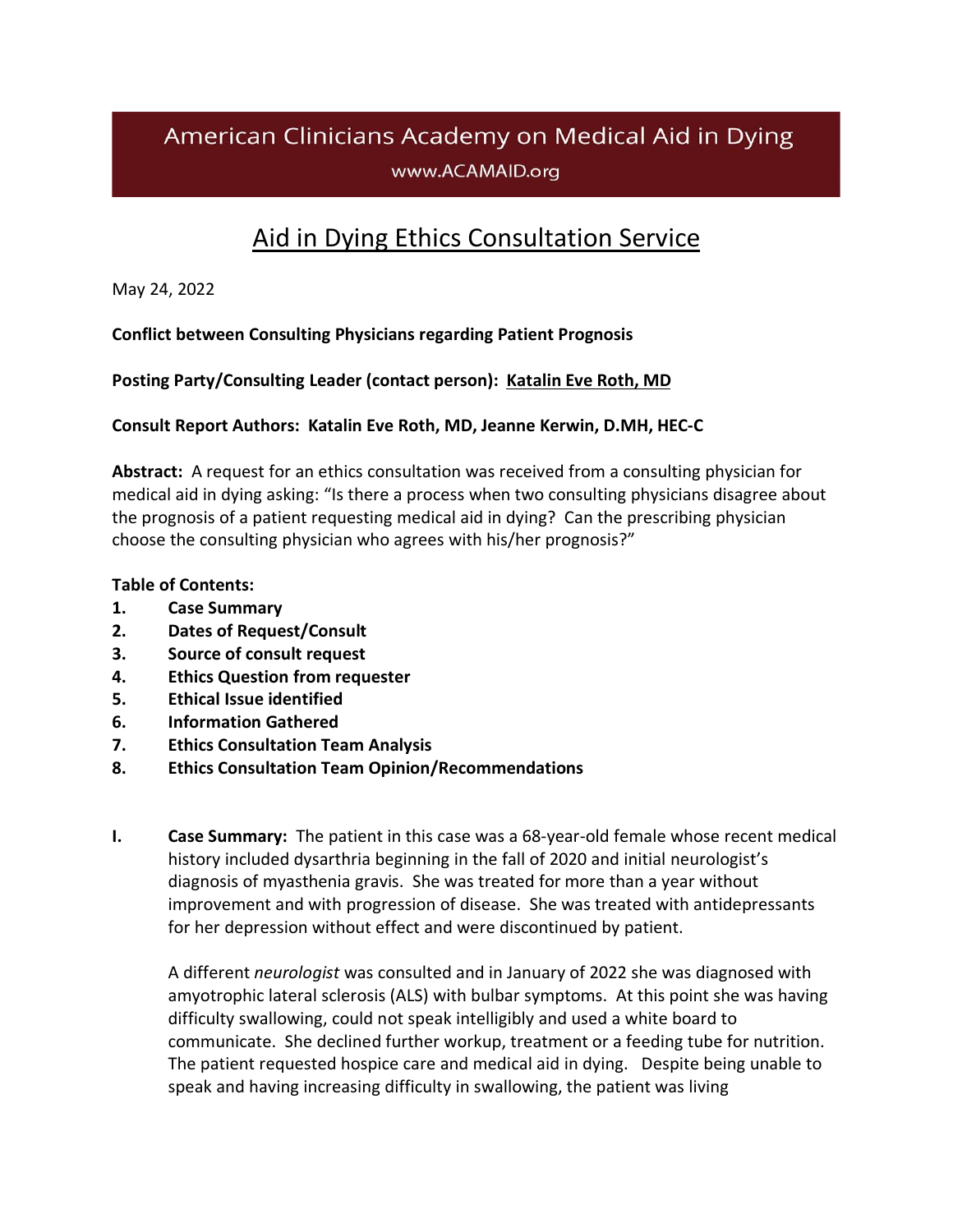independently and driving.

The patient had been widowed one year prior to her first diagnosis in 2020 and had one adult daughter who was supportive of her mother's wishes. The patient was evaluated by a hospice/palliative care physician as a consulting physician who, in consultation with the current neurologist, found her eligible for medical aid in dying and also admitted her to hospice.

Before seeing the prescribing physician she was seen by a *second consulting physician* who had concerns that her prognosis did not indicate a life expectancy of less than six months. This consultant also recommended that the patient seek counseling and antidepressant medication treatment. The patient refused any psychological interventions. This second consulting physician, who is the requester for this ethics consultation, spoke with the potential prescribing physician to discuss her concerns and doubts about eligibility of this patient based on uncertain prognosis. She did confirm that the patient had decision-making capacity.

The prescribing physician subsequently evaluated the patient on two visits and relied upon the first consulting physician's findings and her own to prescribe the medications for the patient. The patient subsequently took the medications and died, and the second consulting physician was not notified prior to the prescription and death.

#### **Date of Request:** February 26, 2022

#### **Date(s) of Consultation:** March 4, 2022

#### **Source of consult request:**

- \_\_\_\_Prescribing Aid-in-Dying Clinician
- **\_**x **\_** One of the consultants for Aid-in-Dying Clinician
- \_\_\_\_Other Aid-in-Dying Clinician
- **\_\_\_\_**Other
- **II. Ethics Question(s) as Described by Requester:** Is there a process when two consulting physicians disagree about the prognosis of a patient requesting medical aid in dying? Can the prescribing physician choose the consulting physician who agrees with his/her prognosis?
- **III. Ethics Question(s) as Formulated by ACAMAID Ethics Consultant Team:** Is there a process within state Medical Aid in Dying statutes that is required when two consulting physicians disagree about prognosis and therefore eligibility of a patient who is requesting medical aid in dying? Is there an ethical standard that needs to be embedded in this question?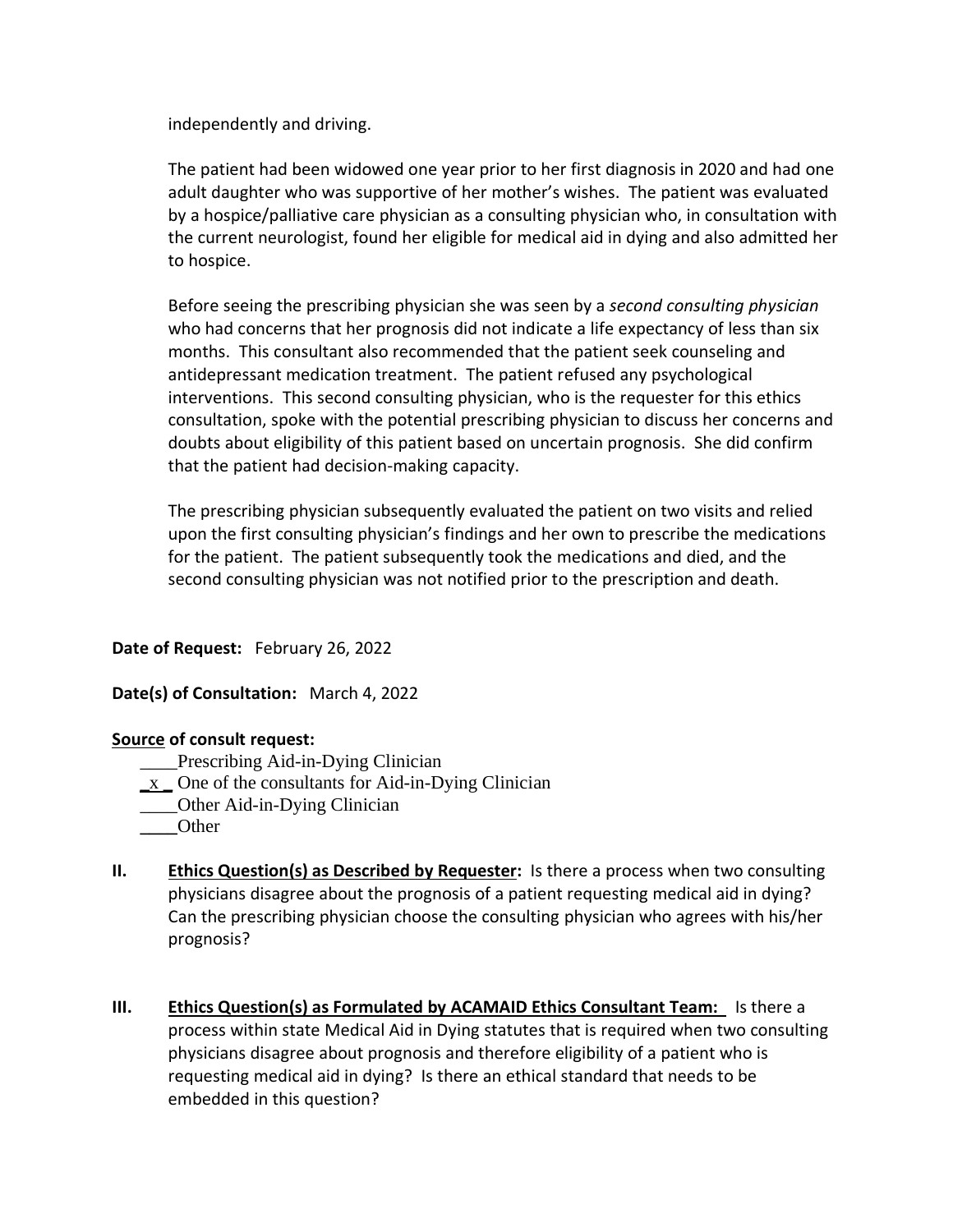**IV Information Gathering.** The ethics consult team explored the existing statutes to determine if any statutes require a process if two consulting physicians disagree and found no process. The safeguards in the statutes include the requirement of one consulting physician to confirm prognosis, voluntariness and decisional capacity of the patient requesting medical aid in dying.

There are requirements in some state statutes that require the additional evaluation of a psychologist/psychiatrist to evaluate the patient to determine if a mental disorder such as depression may impact the patient's decisional capacity to request medical aid in dying.

The ultimate responsibility to determine prognostic eligibility rests with the prescribing physician and he/she may choose a consulting physician who finds the prognosis ethically supportable for eligibility.

**V. Ethics Consultation Team Analysis:** The ethics consultation team was not asked to evaluate the prognostic information leading to the differing medical opinions and, in fact, would not be qualified to opine on the clinical assessment. However, we were asked to evaluate the question of selection of a consultant under the statutes from an ethical perspective. The question was discussed and reviewed by all team members.

The practice of medical aid in dying and the statutes that govern the practice rely upon the medical judgment of both the prescribing physician and the consulting physician to determine diagnosis and prognosis, along with the decision-making capacity of the patient and the voluntariness of the request. It is recognized that prognostic opinions often differ in medicine but do not constitute an ethical dilemma unless the intent of the clinician violates an ethical principle or violates the rights of the potential patient.

#### VI. **Ethics Consultation Team Opinion**

It was the unanimous opinion of the ethics consultation team that the behavior of the involved physicians in this case did not violate any ethical principles nor the practice of medical aid in dying. However, we did recognize and support the challenges that differing prognostic opinions can create and the lack of open communications among the physicians in this case that contributed to the concerns raised by this second consulting physician. We recognize that prognostication and estimation of life expectancy in a terminal illness are often difficult to predict, and especially in cases of neurologic degenerative diseases.

## VII. **Ethically Supportable Recommendations:**

Our recommendation is that professional courtesy and respect for clinical assessments should include open communications about differing opinions with all parties that are involved in the request of a patient for medical aid in dying. This open communication would avoid the feelings of being disrespected that led to the